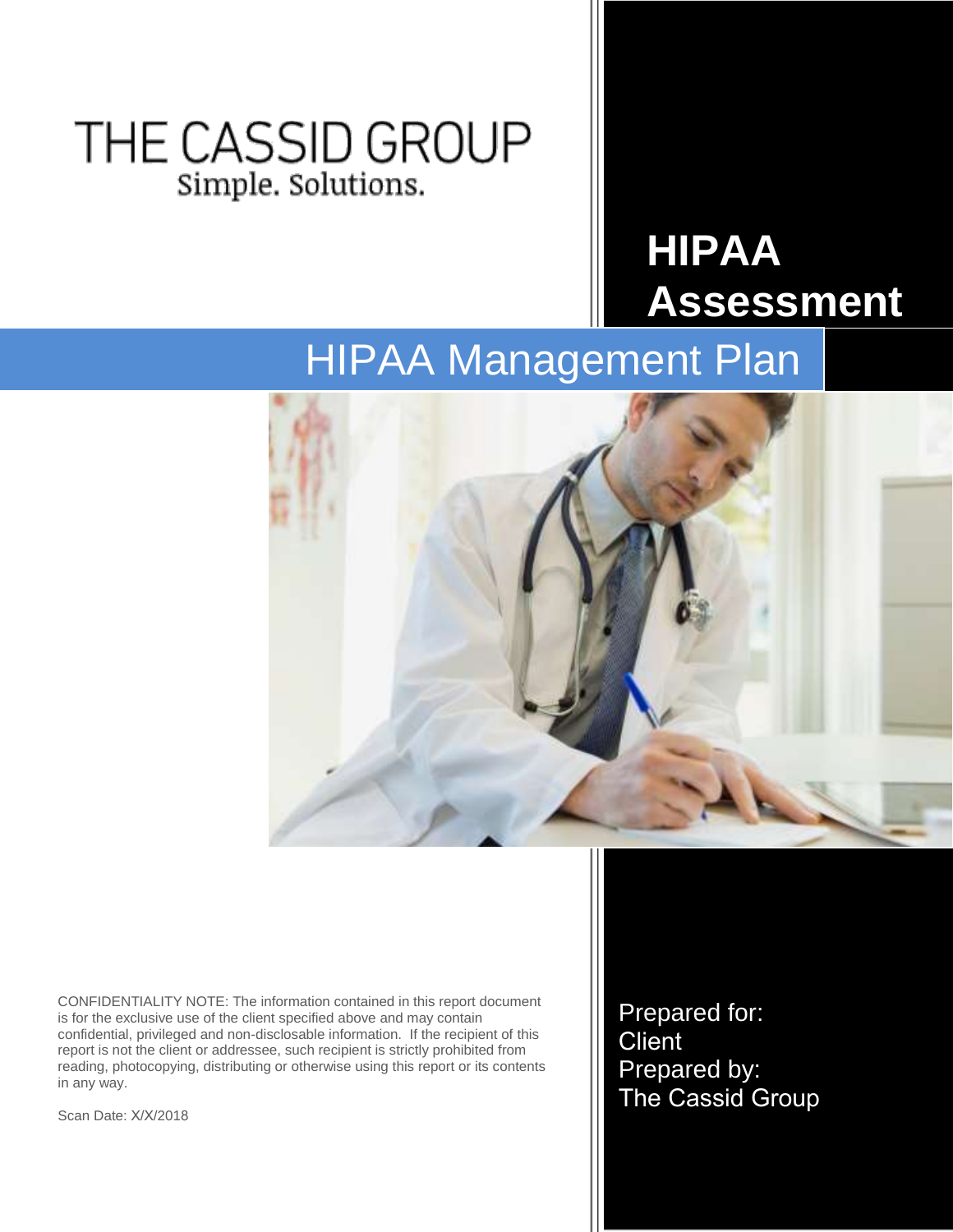#### **Management Plan**

The Management Plan ranks individual issues based upon their potential risk to the network while providing guidance on which issues to address by priority. Fixing issues with lower Risk Scores will not lower the global Risk Score, but will reduce the global Issue Score. To mitigate global risk and improve the health of the network, address issues with higher Risk Scores first.

|                             | <b>High Risk</b>                                                                                                                                                                                                                                                                                                                                                                                                                                                                                                                                                                                                                                                                                                                                           |                 |                    |
|-----------------------------|------------------------------------------------------------------------------------------------------------------------------------------------------------------------------------------------------------------------------------------------------------------------------------------------------------------------------------------------------------------------------------------------------------------------------------------------------------------------------------------------------------------------------------------------------------------------------------------------------------------------------------------------------------------------------------------------------------------------------------------------------------|-----------------|--------------------|
| <b>Risk</b><br><b>Score</b> | <b>Recommendation</b>                                                                                                                                                                                                                                                                                                                                                                                                                                                                                                                                                                                                                                                                                                                                      | <b>Severity</b> | <b>Probability</b> |
| 97                          | §164.308(a)(5)(ii)(B): Security Awareness and Training -<br>Procedures for guarding against, detecting, and reporting<br>malicious software.<br>Upgrade or replace computers with operating systems that are no<br>longer supported.<br>$\Box$ MYCOPATCH / 10.0.7.55 / Windows 2000 Server<br>□ ISA1 / 10.0.1.6 / Windows Server 2003<br>$\Box$ REMOTE / 10.0.7.68 / Windows 2000 Server<br>□ JAGA / 10.0.7.67 / Windows Server 2003<br>□ PABUILD / 10.0.7.60 / Windows Server 2003<br>□ DAVIS-XP / 10.0.7.10 / Windows XP Professional<br>$\Box$ THRASH2 / 10.0.1.33 / Windows 2000 Server<br>$\Box$ MYCO-ATL-CORE / 10.0.1.17 / Windows Server 2003<br>□ DEVWIKI / 10.0.7.62 / Windows Server 2003<br>$\Box$ MYCO30DEV / 10.0.7.65 / Windows 2000 Server | IH w            |                    |
| 94                          | §164.312(a)(1) Access Control - Implement technical policies<br>and procedures for electronic information systems that<br>maintain electronic protected health information to allow access<br>only to those persons or software programs that have been<br>granted access rights as specified in §164.308(a)(4).<br>Enable automatic screen lock on the specified computers.<br>□ GENA-PC / 10.0.6.114 / Windows 8.1 Pro<br>□ DEV-TEST2 / 169.254.56.1, 10.0.6.109 / Windows 8 Pro                                                                                                                                                                                                                                                                         | HE              | Ho                 |
| 94                          | §164.308(a)(5)(ii)(B): Security Awareness and Training -<br>Procedures for guarding against, detecting, and reporting<br>malicious software.<br>Install a commercial grade anti-virus program on the computers<br>indicated in the Endpoint Security section of the Evidence of HIPAA<br>Compliance report.                                                                                                                                                                                                                                                                                                                                                                                                                                                | HE              | Ho                 |
| 94                          | §164.308(a)(5)(ii)(B): Security Awareness and Training -<br>Procedures for guarding against, detecting, and reporting                                                                                                                                                                                                                                                                                                                                                                                                                                                                                                                                                                                                                                      |                 |                    |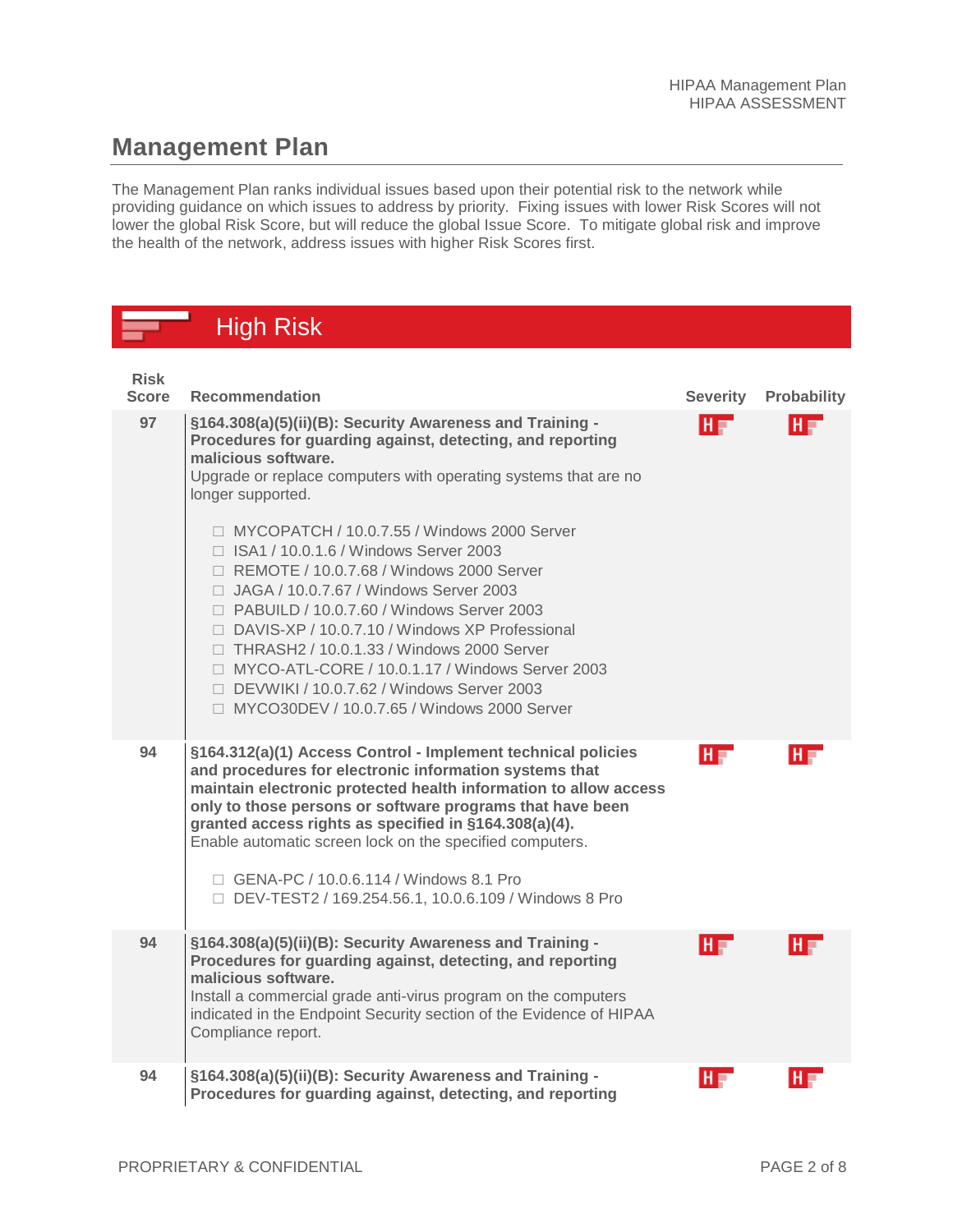| <b>Risk</b><br><b>Score</b> | <b>Recommendation</b>                                                                                                                                                                                                                                                                                                                                                                                                                                                                                                  | <b>Severity</b> | <b>Probability</b> |
|-----------------------------|------------------------------------------------------------------------------------------------------------------------------------------------------------------------------------------------------------------------------------------------------------------------------------------------------------------------------------------------------------------------------------------------------------------------------------------------------------------------------------------------------------------------|-----------------|--------------------|
|                             | malicious software.<br>Install a commercial grade anti-spyware program on the computers<br>indicated in the Endpoint Security section of the Evidence of HIPAA<br>Compliance report.                                                                                                                                                                                                                                                                                                                                   |                 |                    |
| 93                          | §164.308(b)(1): Business Associate Contracts and Other<br>Arrangements - Covered entities must enter into a contract or<br>other arrangement with persons that meet the definition of<br>business associate in \$160.103. The covered entity must obtain<br>satisfactory assurance from the business associate that it will<br>appropriately safeguard the information in accordance with<br>§164.314(a)(1) standards.<br>Identify the necessity of using the free hosted email services and<br>discontinue their use. | HF              | HF                 |
| 92                          | §164.308(a)(5)(ii)(B): Security Awareness and Training -<br>Procedures for guarding against, detecting, and reporting<br>malicious software.<br>Enable anti-virus program on the computers indicated in the<br>Endpoint Security section of the Evidence of HIPAA Compliance<br>report.                                                                                                                                                                                                                                | HF              | HF                 |
| 92                          | §164.308(a)(5)(ii)(B): Security Awareness and Training -<br>Procedures for guarding against, detecting, and reporting<br>malicious software.<br>Enable anti-spyware program on the computers indicated in the<br>Endpoint Security section of the Evidence of HIPAA Compliance<br>report.                                                                                                                                                                                                                              | HF              | HE                 |
| 90                          | §164.308(a)(5)(ii)(B): Security Awareness and Training -<br>Procedures for guarding against, detecting, and reporting<br>malicious software.<br>Ensure anti-spyware programs on the computers indicated in the<br>Endpoint Security section of the Evidence of HIPAA Compliance<br>report are up-to-date.                                                                                                                                                                                                              | HE              | HF                 |
| 90                          | §164.308(a)(5)(ii)(B): Security Awareness and Training -<br>Procedures for guarding against, detecting, and reporting<br>malicious software.<br>Ensure anti-virus programs on the computers indicated in the<br>Endpoint Security section of the Evidence of HIPAA Compliance<br>report are up-to-date.                                                                                                                                                                                                                | Ho              |                    |
| 88                          | §164.308(a)(4): Implement policies and procedures for granting<br>access to electronic protected health information; for example,<br>through access to a workstation, transaction, program, process,<br>or other mechanism.<br>Enable IPS on firewalls or investigate putting in place a firewall with<br>IPS capabilities.                                                                                                                                                                                            | H               | Ho                 |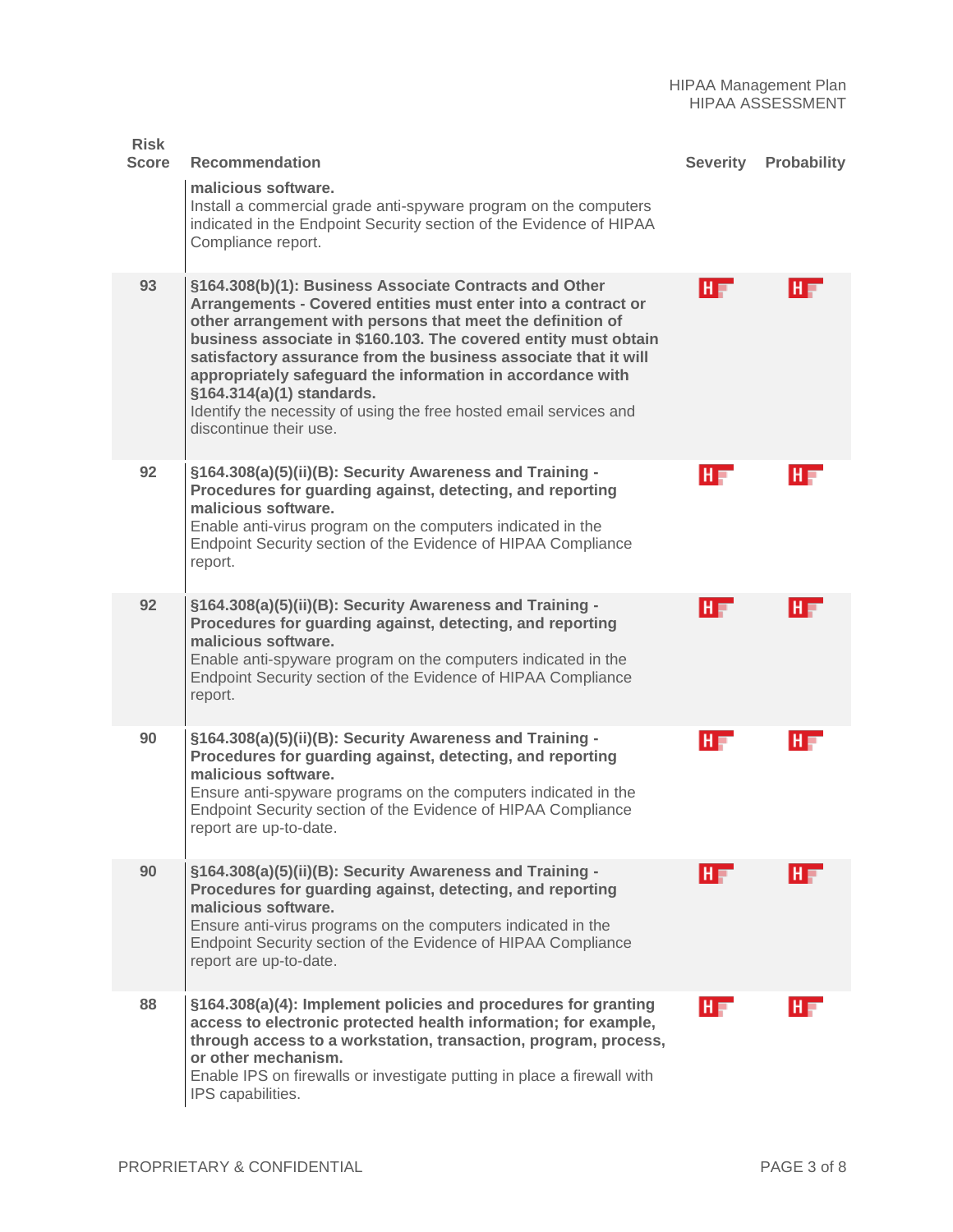| <b>Risk</b><br><b>Score</b> | <b>Recommendation</b>                                                                                                                                                                                                                                                                                                                                                                                                                                                                                                                                                                                                                                                                                                         | <b>Severity</b> | <b>Probability</b> |
|-----------------------------|-------------------------------------------------------------------------------------------------------------------------------------------------------------------------------------------------------------------------------------------------------------------------------------------------------------------------------------------------------------------------------------------------------------------------------------------------------------------------------------------------------------------------------------------------------------------------------------------------------------------------------------------------------------------------------------------------------------------------------|-----------------|--------------------|
| 85                          | §164.308(a)(3) Implement policies and procedures to ensure that<br>all members of its workforce have appropriate access to<br>electronic protected health information, as provided under<br>paragraph (a)(4) of this section, and to prevent those workforce<br>members who do not have access under paragraph (a)(4) of this<br>section from obtaining access to electronic protected health<br>information.<br>Remove access to Network Shares on systems with ePHI.<br>DEV\$/DEV\$<br>□ IUSR_DC02 / IUSR_DC02<br>□ IUSR_STEINBRENNER / IUSR_STEINBRENNER<br>□ IWAM_DC02 / IWAM_DC02<br><b>IWAM STEINBRENNER / IWAM STEINBRENNER</b><br>$\Box$ netvendor / netvendor<br>□ SUPPORT\$ / SUPPORT\$<br>$\Box$ wparson / wendell | HF              | HF                 |
| 80                          | §164.308(a)(4) Information Access Management - Implement<br>policies and procedures for authorizing access to electronic<br>protected health information.<br>Investigate the network shares containing ePHI with unrestricted<br>access. Limit access to the minimum necessary.<br>$\Box$ \\DC01\C\$<br>INISP-TEST2\C\$<br>INMWEST-WIN864\C\$<br>□ \\MWEST-WIN864\Share<br>□ \\MWEST-WIN864\xdrive<br>□ \\STORAGE01\ADMIN\$<br>□ \\STORAGE01\C\$<br>□ \\STORAGE01\CertEnroll<br>□ \\STORAGE01\Common<br>□ \\STORAGE01\D\$<br>INSTORAGE01\ISO<br>□ \\STORAGE01\OldCommon                                                                                                                                                       | HF              | HF                 |
| 80                          | §164.308(a)(5)(ii)(d): Security Awareness and Training -<br>Procedures for creating, changing, and safeguarding<br>passwords.<br>Investigate all accounts with passwords set to never expire and<br>configure them to expire regularly.<br>$\Box$ Administrator / Administrator<br>$\Box$ bvinings / Bob vinings<br>$\Box$ bgelding / Beth gelding<br>$\Box$ fthomas / Fred thomas                                                                                                                                                                                                                                                                                                                                            | HF              | HF                 |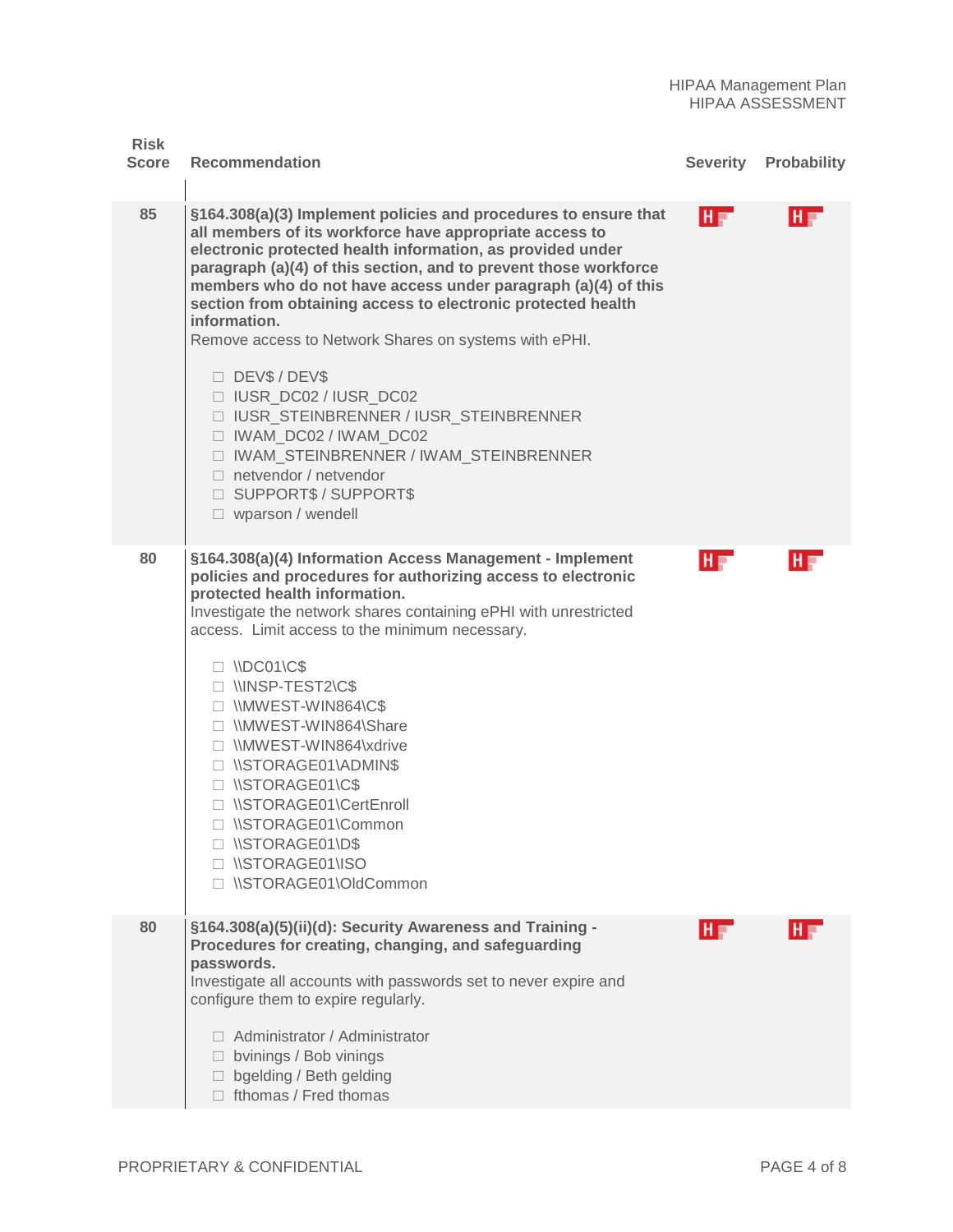| <b>Risk</b><br><b>Score</b> | <b>Recommendation</b>                                                                                                                                                                                                                                                                                                                                                                                                                                                                                                                                                                                                                                                                                                                                                                                                                                                                              | <b>Severity</b> | <b>Probability</b> |
|-----------------------------|----------------------------------------------------------------------------------------------------------------------------------------------------------------------------------------------------------------------------------------------------------------------------------------------------------------------------------------------------------------------------------------------------------------------------------------------------------------------------------------------------------------------------------------------------------------------------------------------------------------------------------------------------------------------------------------------------------------------------------------------------------------------------------------------------------------------------------------------------------------------------------------------------|-----------------|--------------------|
|                             | $\Box$ HJoel / Hank\ Joel<br>□ IWAM_DC02 / IWAM_DC02<br>□ IWAM_STEINBRENNER / IWAM_STEINBRENNER<br>$\Box$ JDAVIS / James DAVIS<br>$\Box$ kglass / K glass<br>$\Box$ kmayhem1 / k mayhem1<br>$\Box$ kjacobs / Kevin jacobs<br>$\Box$ kmayhem / Kevin mayhem<br>$\Box$ mparish / marcusus parish<br>□ mSUMMER / Mark SUMMER<br>□ mELKINS / Michael ELKINS<br>$\Box$ mmayhemON / Michael mayhemON<br>$\Box$ mDAVIS / michal DAVIS<br>$\Box$ netvendor / netvendor<br>□ pSIMPSON / Pablo SIMPSON<br>□ Pkrickey / Paul krickey<br>□ support / internal IT Support Team<br>$\Box$ rjohnson / Ray Johnson<br>$\Box$ rphillis / Rita phillis<br>$\Box$ rtaylor / Rob Taylor<br>□ sRammond / Sam Rammond.<br>$\Box$ smurray / Sarah murray<br>$\Box$ slowe / Sharlise Lowe<br>$\Box$ tholmes / Tameka Holmes<br>$\Box$ marcusustest / Test User<br>$\Box$ thughes / Tony hughes<br>$\Box$ wparson / wendell |                 |                    |
| 78                          | §164.308(a)(7)(ii)(A) - Establish and implement procedures to<br>create and maintain retrievable exact copies of electronic<br>protected health information. Contingency Plan<br>§164.308(a)(7)(ii)(b) - Establish (and implement as needed)<br>procedures to restore any loss of data.<br>Ensure that data is properly backed up on computers with ePHI.<br>See the Endpoint Security section of the Evidence of HIPAA<br>Compliance for a list of computers.                                                                                                                                                                                                                                                                                                                                                                                                                                     | HF              | HF                 |
| 77                          | §164.308(a)(5)(ii)(d): Security Awareness and Training -<br>Procedures for creating, changing, and safeguarding<br>passwords.<br>Enable account lockout for all users.                                                                                                                                                                                                                                                                                                                                                                                                                                                                                                                                                                                                                                                                                                                             | HF.             | HF                 |
| 75                          | §164.312(a)(2)(iv) Implement a mechanism to encrypt and<br>decrypt electronic protected health information.<br>Eliminate the use of unencrypted USB drives.                                                                                                                                                                                                                                                                                                                                                                                                                                                                                                                                                                                                                                                                                                                                        | HF              | HF                 |
| 75                          | §164.308(a)(5)(ii)(d): Security Awareness and Training -                                                                                                                                                                                                                                                                                                                                                                                                                                                                                                                                                                                                                                                                                                                                                                                                                                           | HF              | $M =$              |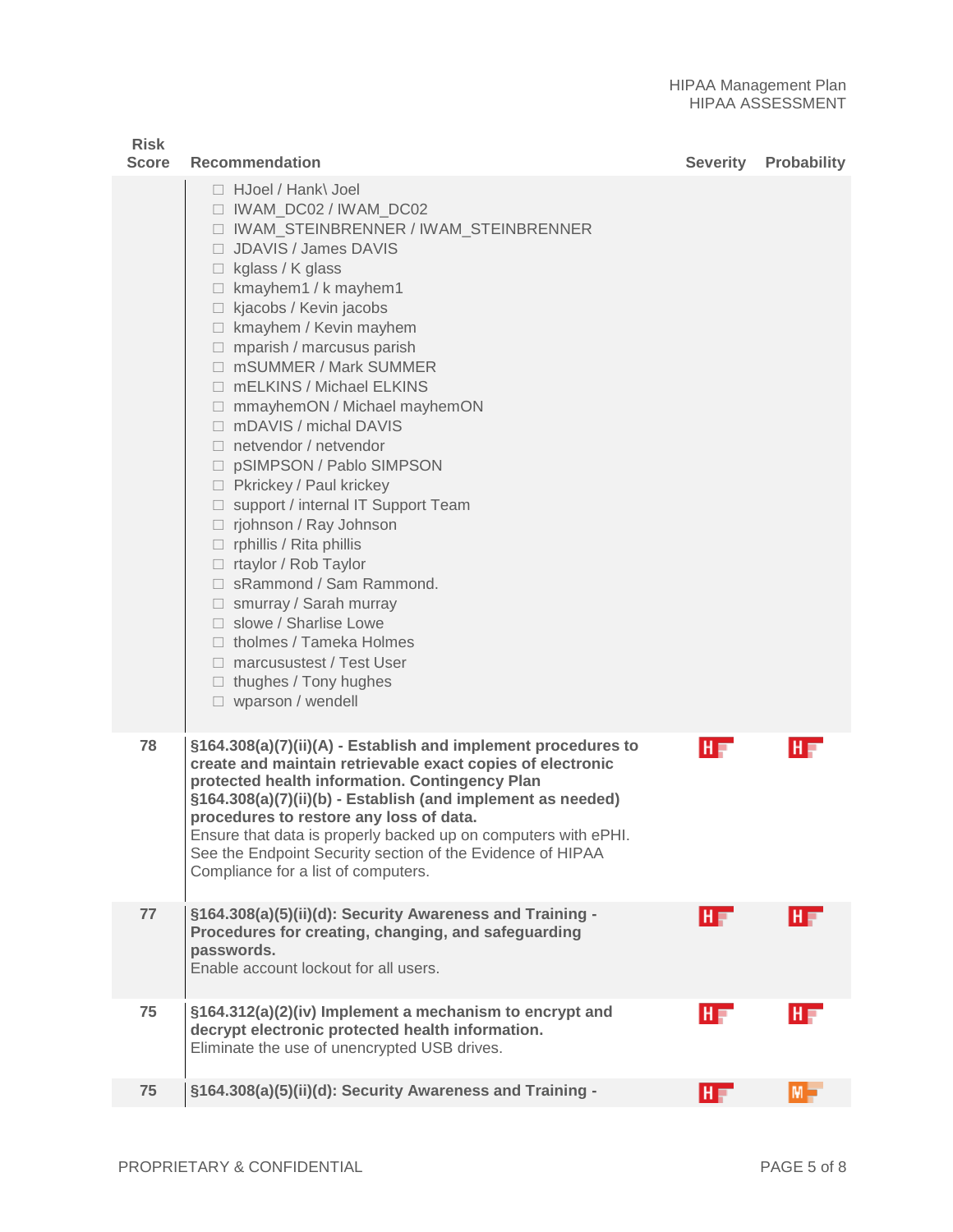| <b>Risk</b><br><b>Score</b> | <b>Recommendation</b>                                                                                                                                                                                         | <b>Severity</b> | <b>Probability</b> |
|-----------------------------|---------------------------------------------------------------------------------------------------------------------------------------------------------------------------------------------------------------|-----------------|--------------------|
|                             | Procedures for creating, changing, and safeguarding<br>passwords.<br>Enable enforcement of password length to 6 more characters.                                                                              |                 |                    |
| 75                          | §164.308(a)(5)(ii)(d): Security Awareness and Training -<br>Procedures for creating, changing, and safeguarding<br>passwords.<br>Enable password complexity to assure domain account passwords<br>are secure. | H∎              |                    |

#### Low Risk

| <b>Risk</b><br><b>Score</b> | <b>Recommendation</b>                                                                                                                                                                                                                                                                                                                                                                                                                                                                                                                                                                                                                                                                                                                                                                                                                                                                                                                                                                                                                            | <b>Severity</b> | <b>Probability</b> |
|-----------------------------|--------------------------------------------------------------------------------------------------------------------------------------------------------------------------------------------------------------------------------------------------------------------------------------------------------------------------------------------------------------------------------------------------------------------------------------------------------------------------------------------------------------------------------------------------------------------------------------------------------------------------------------------------------------------------------------------------------------------------------------------------------------------------------------------------------------------------------------------------------------------------------------------------------------------------------------------------------------------------------------------------------------------------------------------------|-----------------|--------------------|
| 50                          | §164.312(a)(2)(iv) Implement a mechanism to encrypt and<br>decrypt electronic protected health information.<br>Reduce or eliminate the use of USB drives in the environment.                                                                                                                                                                                                                                                                                                                                                                                                                                                                                                                                                                                                                                                                                                                                                                                                                                                                     |                 | H∎                 |
| 35                          | 45 CFR §164.308(a)(3) - Implement policies and procedures to<br>ensure that all members of its workforce have appropriate<br>access to electronic protected health information, as provided<br>under paragraph (a)(4) of this section, and to prevent those<br>workforce members who do not have access under paragraph<br>(a)(4) of this section from obtaining access to electronic<br>protected health information.<br>Evaluate the need to have more than 30% of users in the Domain<br>Administrator group and limit administrative access to the minimum<br>necessary.<br>$\Box$ byellin / Ben yellin<br>bpratt / Bryant pratt<br>П.<br>$\Box$ cepps / Chris epps<br>$\Box$ dbard / dennis bard<br>□ eHAMMOND / Elvin HAMMOND<br>$\Box$ echristy / Ethan christy<br>$\Box$ fthomas / Fred thomas<br>gHAMMOND / Greg HAMMOND<br>П<br>□ HJoel / Hank\ Joel<br>$\Box$ JDAVIS / James DAVIS<br>$\Box$ jpane / Jim pane<br>□ jcosten / Joe Costen<br>kglass / K glass<br>$\Box$<br>$\Box$ kmayhem1 / k mayhem1<br>$\Box$ kjacobs / Kevin jacobs | Œ               | $M =$              |

□ kmayhem / Kevin mayhem □ TWilliams / Terry Williams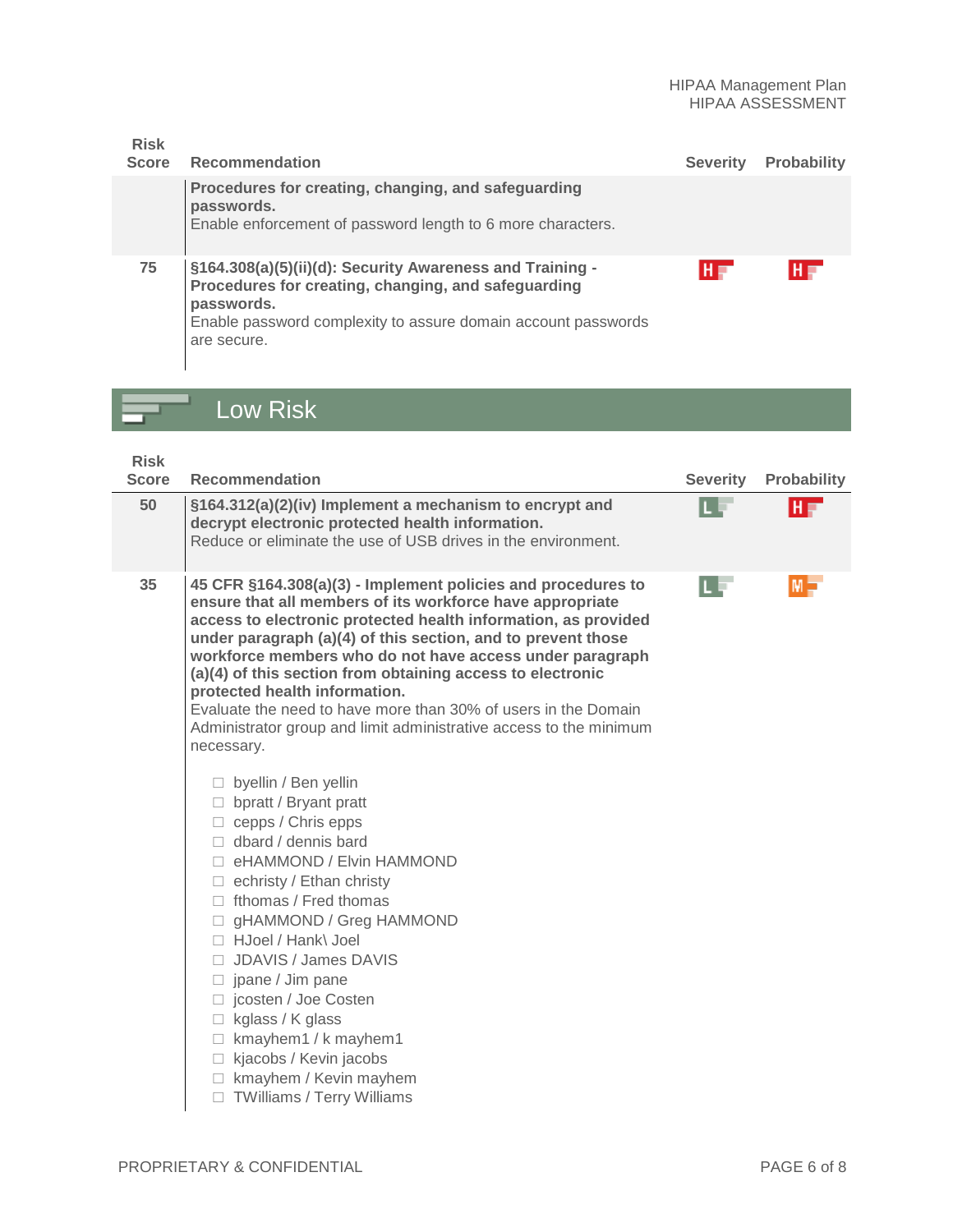| <b>Risk</b><br><b>Score</b> | <b>Recommendation</b>                                                                                                                                                                                                                                                                                                                                                                                                                                                                                                                                                                                                                                                                                                                                                                                                                                                                                                                                                                                  | <b>Severity</b> | <b>Probability</b> |
|-----------------------------|--------------------------------------------------------------------------------------------------------------------------------------------------------------------------------------------------------------------------------------------------------------------------------------------------------------------------------------------------------------------------------------------------------------------------------------------------------------------------------------------------------------------------------------------------------------------------------------------------------------------------------------------------------------------------------------------------------------------------------------------------------------------------------------------------------------------------------------------------------------------------------------------------------------------------------------------------------------------------------------------------------|-----------------|--------------------|
|                             | $\Box$ mWEST / Madeleine WEST<br>$\Box$ mparish / marcusus parish<br>□ mSUMMER / Mark SUMMER<br>mELKINS / Michael ELKINS<br>mmayhemON / Michael mayhemON<br>□ pSIMPSON / Pablo SIMPSON<br>□ Pkrickey / Paul krickey<br>$\Box$ rphillis / Rita phillis<br>$\Box$ rtaylor / Rob Taylor<br>□ sRammond / Sam Rammond.<br>□ sboardroom / Steve boardroom<br>$\Box$ thughes / Tony hughes<br>$\Box$ wparson / wendell                                                                                                                                                                                                                                                                                                                                                                                                                                                                                                                                                                                        |                 |                    |
| 30                          | §164.308(a)(1)(ii)(D): Security Management Process - Implement<br>procedures to regularly review records of information system<br>activity, such as audit logs, access reports, and security<br>incident tracking reports.<br>Enable user login auditing.                                                                                                                                                                                                                                                                                                                                                                                                                                                                                                                                                                                                                                                                                                                                              | L E             |                    |
| 25                          | §164.308(a)(3)(ii)(C): - Implement procedures for terminating<br>access to electronic protected health information when the<br>employment of a workforce member ends or as required by<br>determinations made as specified in paragraph (a)(3)(ii)(b).<br>Investigate all inactive accounts and disable accounts from<br>terminated employees and vendors.<br>$\Box$ bgelding / Beth gelding<br>$\Box$ bvinings / Bob vinings<br>□ HJoel / Hank\ Joel<br>$\Box$ hr / internal IT HR<br>□ partners / internal IT Managed Services Partners<br>$\Box$ info / internal IT PR<br>prsales / internal IT Sales<br>П.<br>□ IUSR_STEINBRENNER / IUSR_STEINBRENNER<br>□ IWAM_DC02 / IWAM_DC02<br>□ IWAM_STEINBRENNER / IWAM_STEINBRENNER<br>□ jcosten / Joe Costen<br>$\Box$ kglass / K glass<br>$\Box$ kmayhem1 / k mayhem1<br>mWEST / Madeleine WEST<br>$\Box$ netvendor / netvendor<br>$\Box$ rtaylor / Rob Taylor<br>$\Box$ smurray / Sarah murray<br>□ SUPPORT\$ / SUPPORT\$<br>□ marcusustest / Test User | LЕ              |                    |